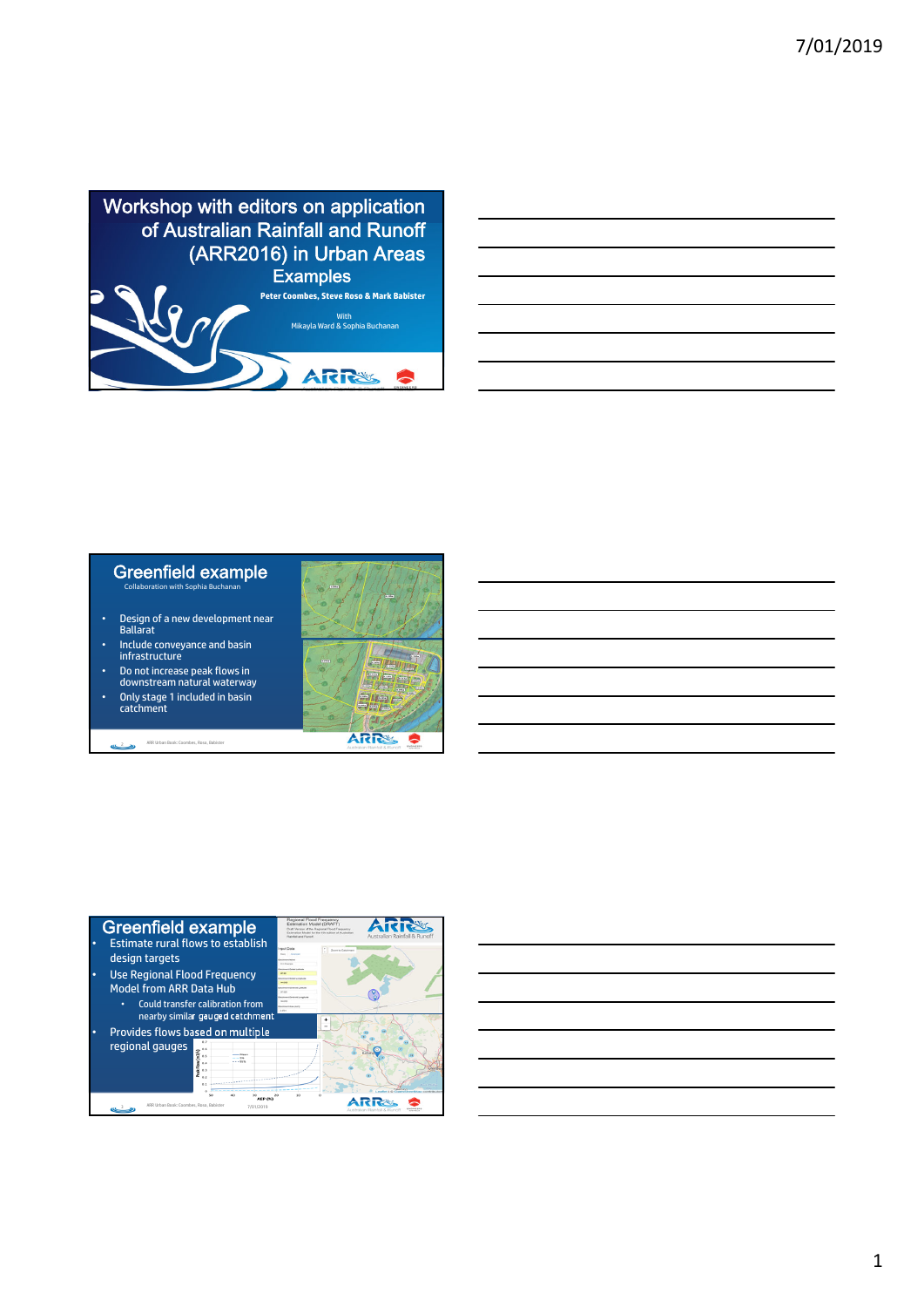|   | Greenfield<br>example                                                                                  |                                                                                                                                                                                     | <b>ARR Data Hub</b><br><b>GIRL</b><br>Enter coordinates or upload a shapefile<br>Australian Rainfall & Runof |
|---|--------------------------------------------------------------------------------------------------------|-------------------------------------------------------------------------------------------------------------------------------------------------------------------------------------|--------------------------------------------------------------------------------------------------------------|
|   | Majority of hydrology and<br>rainfall information sourced<br>from Data Hub                             | Longitude<br>144,005<br>Letthurle<br>$-3763$<br><b>Intrast Sharefile Intern</b><br>Choose Files 110 The choose                                                                      |                                                                                                              |
| ٠ | Rainfall ensembles<br><b>Proprietary models</b><br>download this<br>information                        | <b>Rower Region</b><br><b>ARF Parameters</b><br><b>Income Loanes</b><br><b>Temporal Enteres</b><br>Annat Terrory of Patterns<br><b>DOM ITD Deaths</b><br>Median Preburnt Depths and |                                                                                                              |
|   | <b>Estimated rural losses</b><br>$IL: 25$ mm<br>٠<br>$CL: 4.3$ mm/hr<br>٠<br><b>Pre-burst rainfall</b> | <b>Battery</b><br><b>Collar Elaborat Faculta and</b><br>Sature<br>Interim Climate Change<br>Eactors<br>Select All<br><b>Resetting Factors</b><br>Submit                             |                                                                                                              |
|   | ARR Urban Book: Coombes, Roso, Babister                                                                | 7/01/2019                                                                                                                                                                           |                                                                                                              |

|                                                                                                                                                                                                                                      |  | ____ |
|--------------------------------------------------------------------------------------------------------------------------------------------------------------------------------------------------------------------------------------|--|------|
|                                                                                                                                                                                                                                      |  |      |
|                                                                                                                                                                                                                                      |  |      |
| <u> Andreas Andreas Andreas Andreas Andreas Andreas Andreas Andreas Andreas Andreas Andreas Andreas Andreas Andreas Andreas Andreas Andreas Andreas Andreas Andreas Andreas Andreas Andreas Andreas Andreas Andreas Andreas Andr</u> |  |      |
|                                                                                                                                                                                                                                      |  |      |
|                                                                                                                                                                                                                                      |  |      |
|                                                                                                                                                                                                                                      |  |      |
|                                                                                                                                                                                                                                      |  |      |
|                                                                                                                                                                                                                                      |  | ___  |
|                                                                                                                                                                                                                                      |  |      |
|                                                                                                                                                                                                                                      |  |      |
|                                                                                                                                                                                                                                      |  |      |







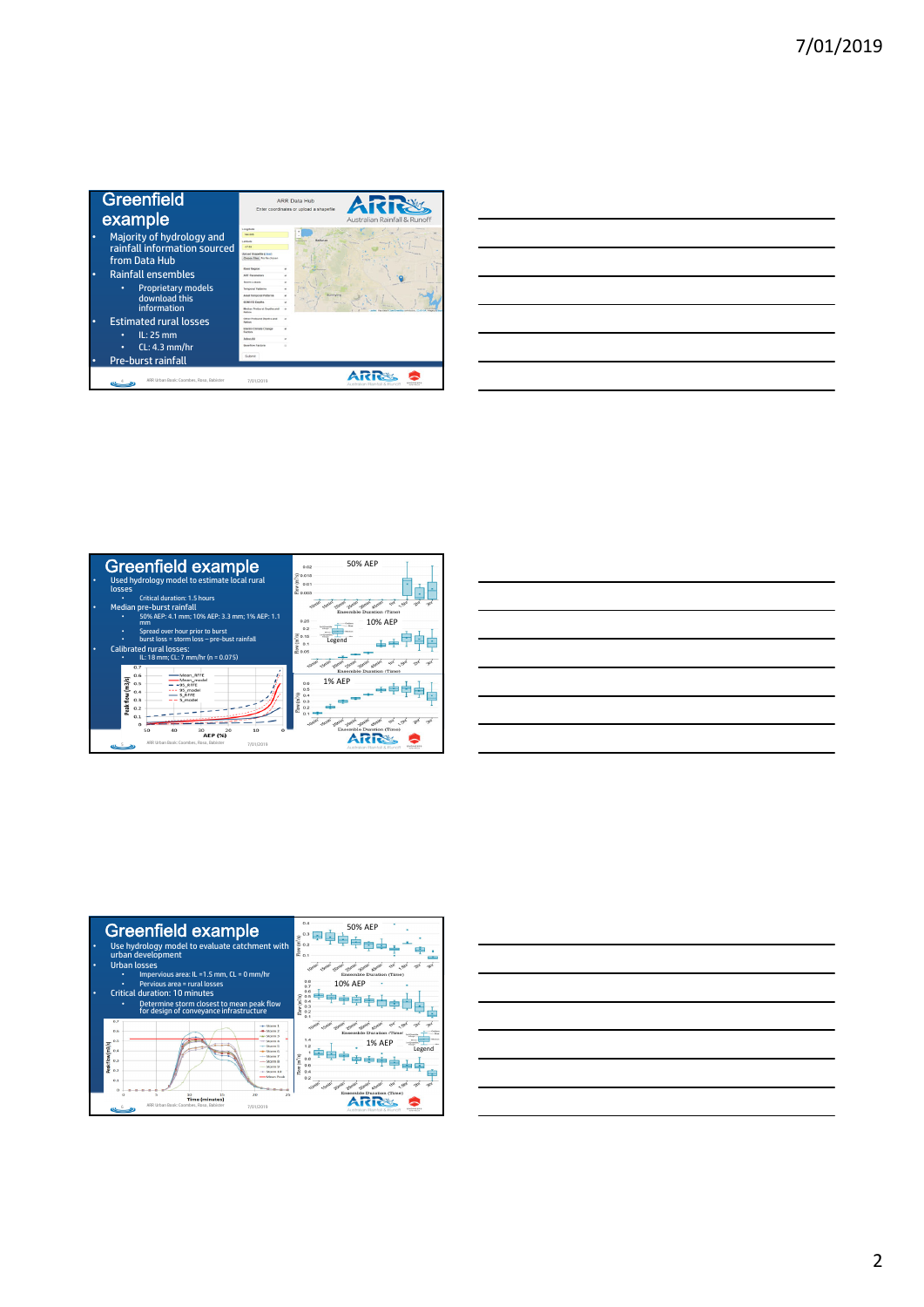

| Basin designed to manage flooding and impacts on downstream waterway (see<br>Chapter 4. Book 9)<br>Mitigate 50%, 10%, 1% AEP flows to rural target<br>Use storage volume and outflow arrangements to achieve this (retention & detention)<br>Freeboard of 300 mm from 1% AEP maximum depth<br>Emergency spillway designed for full blockage and 1% AEP events<br>See Ch. 6, Book 6 for blockage discussions |                                                |  |
|-------------------------------------------------------------------------------------------------------------------------------------------------------------------------------------------------------------------------------------------------------------------------------------------------------------------------------------------------------------------------------------------------------------|------------------------------------------------|--|
| reeboard<br>Small Orifice <sup>®</sup><br>Retention<br>Inlet pipe                                                                                                                                                                                                                                                                                                                                           | <b>Grated Inlet</b><br>Spillway<br>Outlet pipe |  |